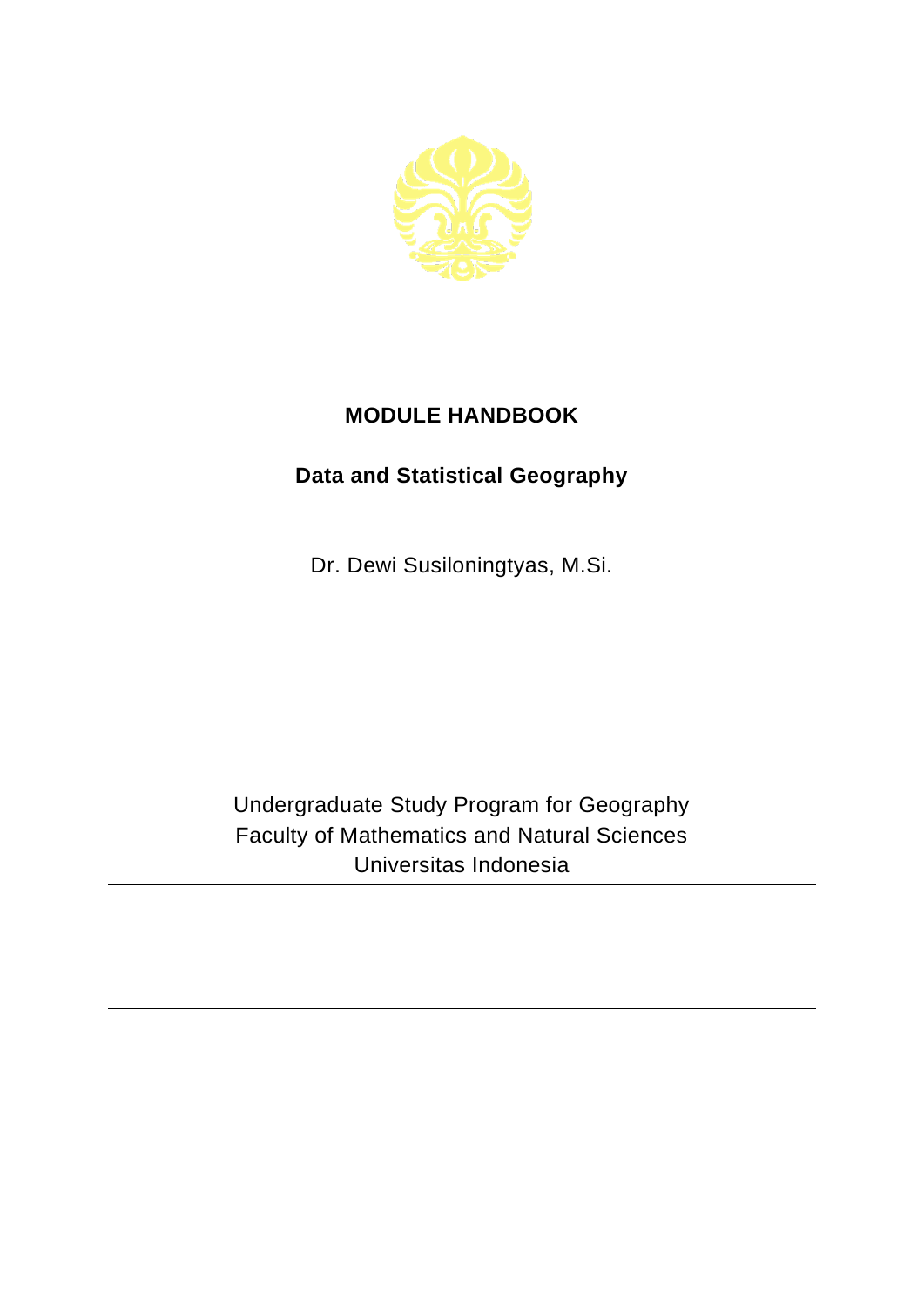| Module designation                                                 | Data and Statistical Geography                                                                                                                                                                                                                                                                                                                                                                                                                                                                                                                                                                                                                                               |
|--------------------------------------------------------------------|------------------------------------------------------------------------------------------------------------------------------------------------------------------------------------------------------------------------------------------------------------------------------------------------------------------------------------------------------------------------------------------------------------------------------------------------------------------------------------------------------------------------------------------------------------------------------------------------------------------------------------------------------------------------------|
| Semester(s) in which the module is<br>taught                       | Third (3rd) Semester                                                                                                                                                                                                                                                                                                                                                                                                                                                                                                                                                                                                                                                         |
| Person responsible for the module                                  | Dr. Dewi Susiloningtyas, M.Si.                                                                                                                                                                                                                                                                                                                                                                                                                                                                                                                                                                                                                                               |
| Lecturer                                                           | Dr. Dewi Susiloningtyas, M.Si.<br>1.<br>Nurrokmah Rizqihandari, S.Si., M.Si.<br>2.<br>Dr. Hayuning Anggrahita S.Si., M.S.M.<br>3.<br>Faris Zulkarnain, S.Si., M.T.<br>4.<br>5.<br>Satria Indratmoko, S.Si., M.Sc.<br>6.                                                                                                                                                                                                                                                                                                                                                                                                                                                      |
| Language                                                           | Bahasa Indonesia                                                                                                                                                                                                                                                                                                                                                                                                                                                                                                                                                                                                                                                             |
| Relation to curriculum                                             | Compulsory                                                                                                                                                                                                                                                                                                                                                                                                                                                                                                                                                                                                                                                                   |
| Teaching methods                                                   | Student-centered Learning and combination with Cooperative Learning                                                                                                                                                                                                                                                                                                                                                                                                                                                                                                                                                                                                          |
| Workload (incl. contact hours, self-<br>study hours)               | 1.<br>Lectures: 150 minutes per week per semester<br>Assignment: 180 minutes per week per semester<br>2.<br>Independent study: 180 minutes per week per semester<br>3.<br>Minutes x weeks x semester: 510 x 14 x 1 = 7140 minutes per<br>4.<br>semester<br>5.<br>Midterm Examination: 100 minutes per semester<br>6.<br>Final Examination: 100 minutes per semester<br>7.<br>Total workload per semester: 7340 minutes / 122 hours 20 minutes                                                                                                                                                                                                                                |
| Credit points                                                      | 3 (Three)                                                                                                                                                                                                                                                                                                                                                                                                                                                                                                                                                                                                                                                                    |
| Required and recommended pre-<br>requisites for joining the module | Thinking Geographically<br>1.<br>2.<br>Introduction to Geographic Method                                                                                                                                                                                                                                                                                                                                                                                                                                                                                                                                                                                                     |
| Module objectives/intended learn-<br>ing outcomes                  | After completing this course, students were able to assess the<br>appropriate statistical approach to the type and scale of different<br>geographical data according to the needs of geographic research.                                                                                                                                                                                                                                                                                                                                                                                                                                                                    |
| Content                                                            | Introduction to Statistical Methods for Geography<br>1.<br>2.<br>Types of Data in Geography<br>Danction of Basic Descriptive and Inferential Statistics<br>3.<br>Visualize Geographic Data in Descriptive Statistics<br>4.<br>Data Center Tendency Measurement<br>5.<br>6.<br><b>Measuring Data Variability</b><br>Data Visualization<br>7.<br>Random Variable<br>8.<br>Data Distribution<br>9.<br>10. Definition Hypothesis<br>11. Type of Hypothesis Test<br>12. Average Difference (T-Test, ANOVA)<br>13. Discrit Data Correlation<br>14. Ordinal Data Correlation<br>15. Simple Linear Regression<br>16. Multiple and Dummy Linear Regression<br>17. Logistic Regression |
| <b>Examination forms</b>                                           | $\overline{a}$                                                                                                                                                                                                                                                                                                                                                                                                                                                                                                                                                                                                                                                               |
| Study and examination require-<br>ments                            | Individual Score (20%)<br>1.<br>2.<br>Quiz (10%)<br>3.<br>Midterm Examination (30%)<br>Final Examination (40%)<br>4.                                                                                                                                                                                                                                                                                                                                                                                                                                                                                                                                                         |